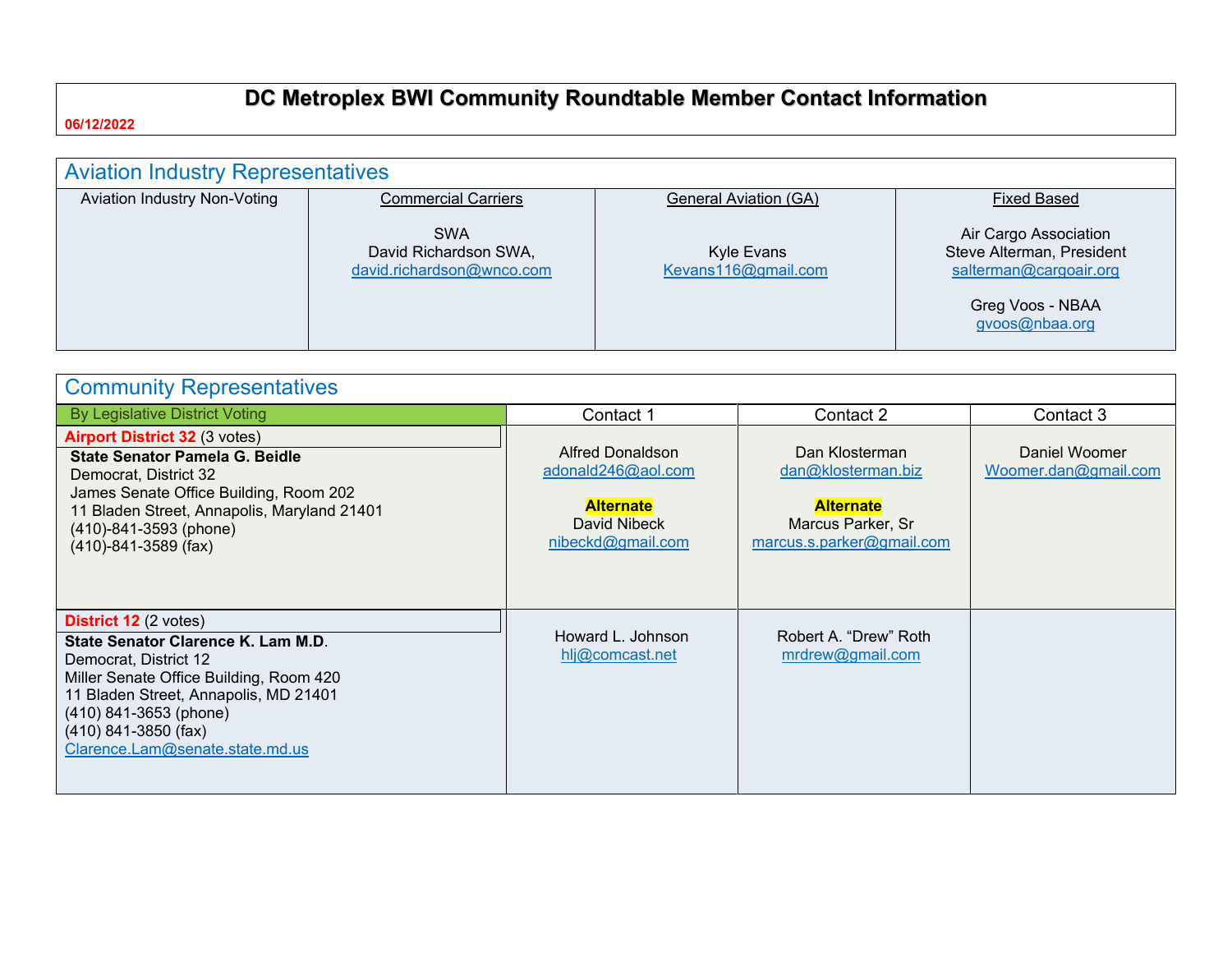| District 13 (2 votes)<br><b>State Senator Guy J. Guzzone</b><br>Democrat, District 13, Howard County<br>Miller Senate Office Building, 3 West Wing<br>11 Bladen St., Annapolis, MD 21401<br>(410) 841-3572 (phone)<br>$(410)$ 841-3850 (fax)<br>guy.guzzone@senate.state.md.us | <b>Alternate:</b><br>Paul Verchinski<br>Verchinski@yahoo.com | <b>Scott Phillips</b><br>kscottp@gmail.com |  |
|--------------------------------------------------------------------------------------------------------------------------------------------------------------------------------------------------------------------------------------------------------------------------------|--------------------------------------------------------------|--------------------------------------------|--|
| District 33 (2 votes)                                                                                                                                                                                                                                                          | Vice Chair 4/19/22                                           |                                            |  |
| <b>State Senator Edward R. Reilly</b><br>Republican, District 33<br>James Senate Building, Office 316<br>11 Bladen St., Annapolis, MD 21401<br>(410) 841-3568 (phone)<br>$(410)$ 841-3067 (fax)<br>Edward.reilly@senate.state.md.us                                            | <b>Austin Holley</b><br>Jaustinholley@gmail.com              |                                            |  |
| <b>District 31 (2 votes)</b><br><b>State Senator Bryan W. Simonaire</b><br>Republican, District 31<br>James Senate Office Building, Room 320<br>11 Bladen St., Annapolis, MD 21401<br>(410) 841-3658 (phone)<br>$(410)$ 841-3586 (fax)<br>bryan.simonaire@senate.state.md.us   |                                                              |                                            |  |
|                                                                                                                                                                                                                                                                                |                                                              |                                            |  |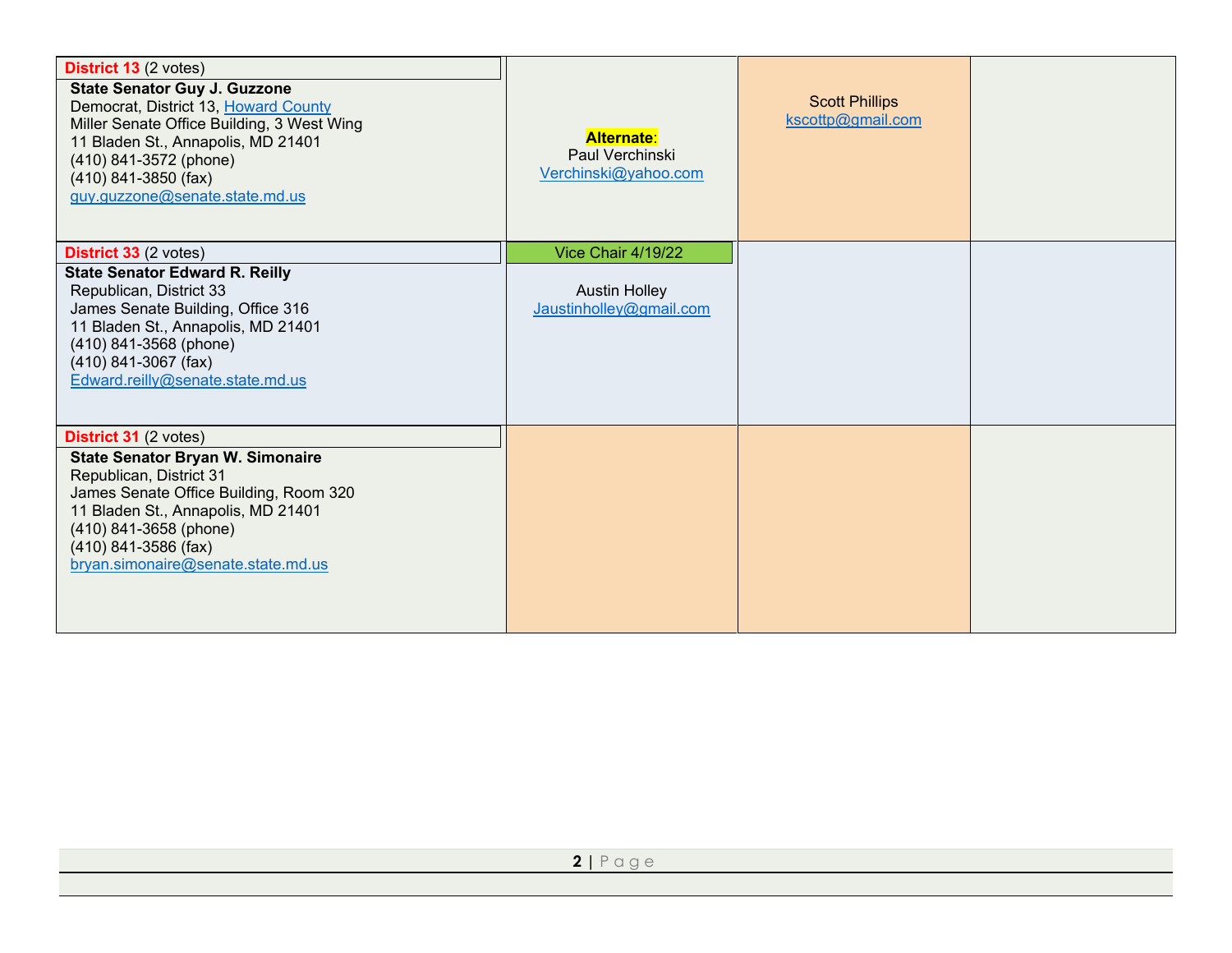| <b>District 9</b> (2 votes)<br>State Senator Kathryn A. "Katie" Fry Hester<br>Democrat, District 9<br>James Senate Office Building, Room 304<br>11 Bladen St., Annapolis, MD 21401<br>(410) 841-3671 (phone)<br>$(410)$ 841-3395 (fax)<br>katiefry.hester@senate.state.md.us                                                           | Chair 4/19/22<br>Debbie MacDonald<br>debbiejmacdonald@gmail.com | Jesse Chancellor<br>jimchancellor@gmail.com |  |
|----------------------------------------------------------------------------------------------------------------------------------------------------------------------------------------------------------------------------------------------------------------------------------------------------------------------------------------|-----------------------------------------------------------------|---------------------------------------------|--|
| <b>District 44B</b> (1 vote)<br><b>State Senator Charles E. Sydnor III</b><br>Democrat, District 44, Baltimore City & Baltimore County<br>James Senate Office Building, Room 216<br>11 Bladen St., Annapolis, MD 21401<br>(410) 841-3612, (301) 858-3612<br>1-800-492-7122, ext. 3612 (toll free)<br>Charles.sydnor@senate.state.md.us |                                                                 |                                             |  |
| <b>District 30 (2 votes)</b><br><b>State Senator Sarah K. Elfreth</b><br>Democrat, District 30<br>James Senate Office Building, Room 103<br>11 Bladen St., Annapolis, MD 21401<br>(410) 841-3578 (phone)<br>(410) 841-3156 (fax)<br>sarah.elfreth@senate.state.md.us                                                                   | Mary Reese<br>cincpink@gmail.com                                | Evan Reese<br>Edr3p@hotmail.com             |  |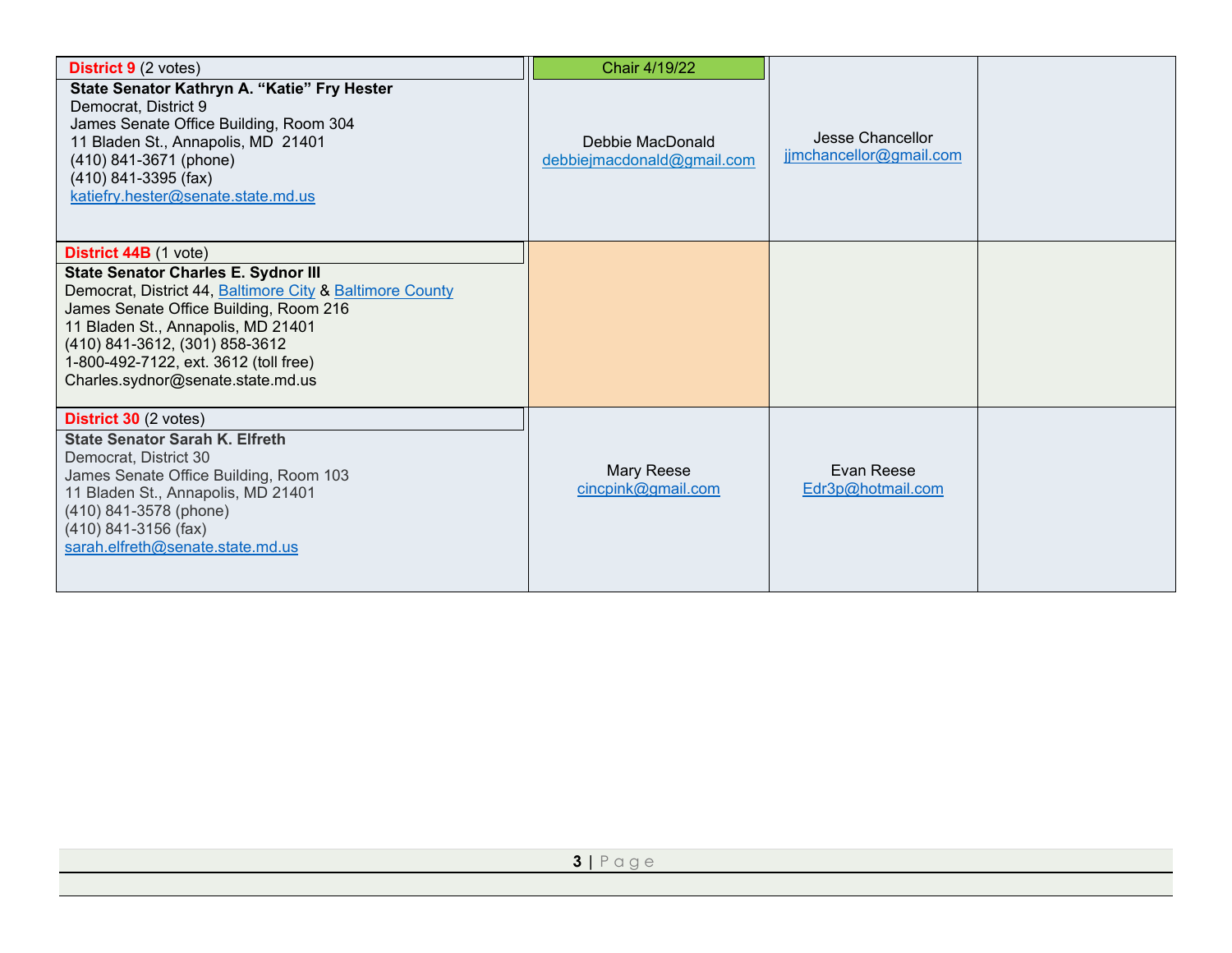## County Executive's Representatives Voting

| <b>Office of County Executive</b><br>Steuart Pittman, Anne Arundel C<br>$(1$ vote)                                               | <b>Office of County Executive</b><br><b>Calvin Ball, Howard County</b><br>$(1$ vote) | <b>Office of County Executive</b><br>Johnny Olszewski, Baltimore<br>County<br>$(1$ vote) |
|----------------------------------------------------------------------------------------------------------------------------------|--------------------------------------------------------------------------------------|------------------------------------------------------------------------------------------|
| Sam Snead, Director Transit<br>2664 Riva Road, 3rd Floor<br>Annapolis, MD 21401<br>trsnea19@aacounty.org                         | Bruce Gartner, Administrator<br>bgartner@howardcountymd.gov                          | <b>Mandy Remmell</b><br>mremmell@baltimorecountymd.gov                                   |
| Laila Jones (non-voting)<br><b>Community Engagement Officer</b><br>44 Calvert St<br>Annapolis, MD 21401<br>Exjone00@aacounty.org |                                                                                      |                                                                                          |

Office of County Council - Anne Arundel and Howard County Voting

| Howard County - District 4                                                                | Anne Arundel County - District 1   |  |
|-------------------------------------------------------------------------------------------|------------------------------------|--|
| Deb Jung<br><b>Howard County Council Member</b><br>District 4<br>djung@howardcountymd.gov | Ellen Moss<br>Ellen20794@gmail.com |  |
|                                                                                           |                                    |  |

| $\mathbf{H}$ |
|--------------|
|              |
|              |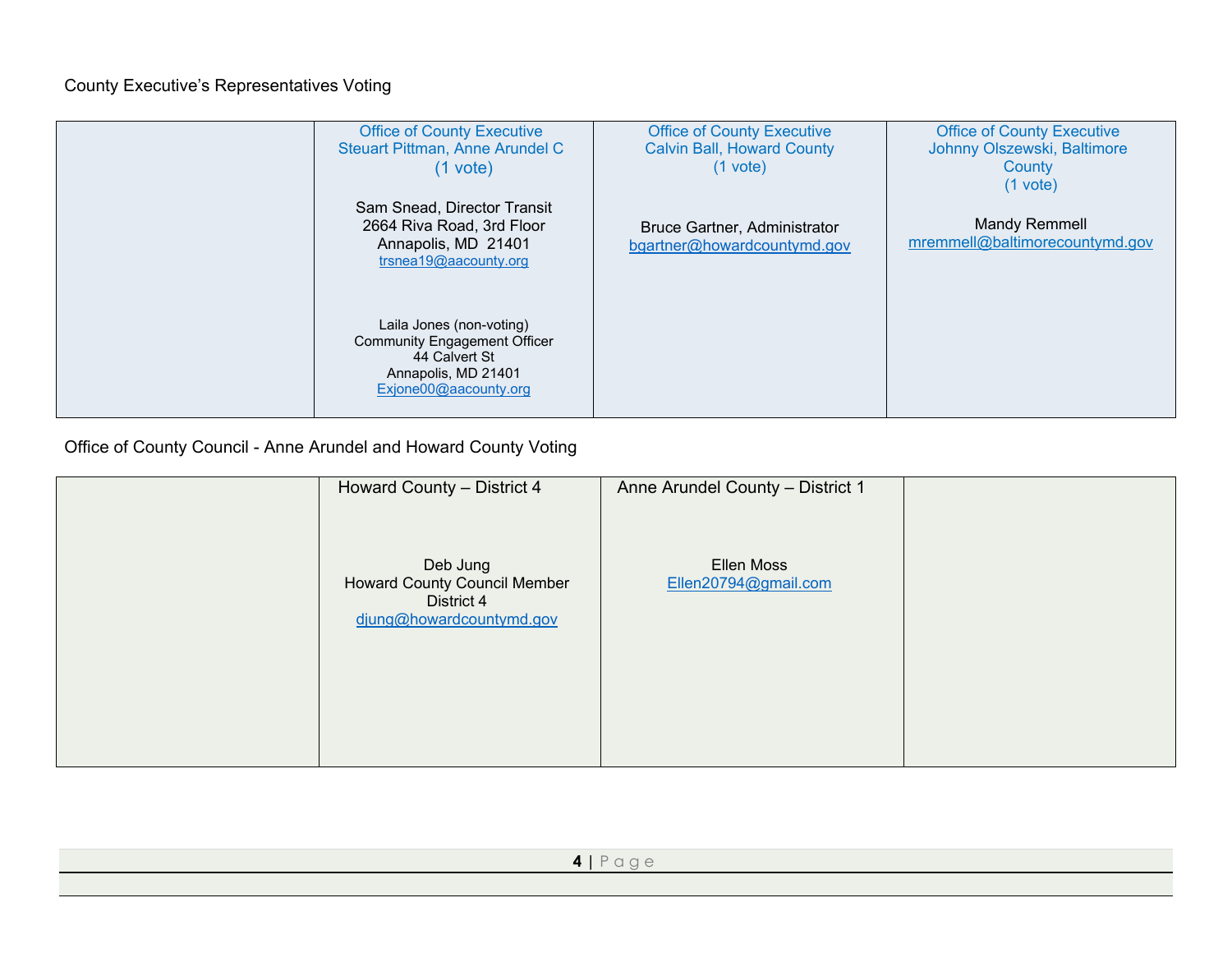#### **FAA Representatives Non-Voting**

Steven Jones ARA Deputy Regional Administrator (A) [Steven.jones@faa.gov](mailto:Steven.jones@faa.gov) 

Reginald Davis Community Engagement Officer ANE Region/BWI/DCA [Reginald.e.davis@faa.gov](mailto:Reginald.e.davis@faa.gov) 

Veda Simmons [Veda.L.Simmons@faa.gov](mailto:Veda.L.Simmons@faa.gov)

#### **BWI Marshall Tower**

Steve Batchelder [Steve.batchelder@faa.gov](mailto:Steve.batchelder@faa.gov)

#### **Potomac Consolidation TRACON**

Bennie Hutto [critpbn@natca.net](mailto:critpbn@natca.net) Terminal Services Director Air Traffic Operations

FAA Director, Marie Kennington Gardiner [Marie.Kennington-](mailto:Marie.Kennington-Gardiner@faa.gov)[Gardiner@faa.gov](mailto:Marie.Kennington-Gardiner@faa.gov)

PBN working group Steven W. Lewis [Steven.w.lewis@faa.gov](mailto:Steven.w.lewis@faa.gov) **FAA Capital District Office**

Robert A. Owens [Robert.A.Owens@faa.gov](mailto:Robert.A.Owens@faa.gov)

Jodi McCarthy, Vice Pres. Mission Support Services Orville Wright Building FAA National HQ 800 Independence Ave SW Wash DC 20591 [Jodi.mccarthy@faa.gov](mailto:Jodi.mccarthy@faa.gov)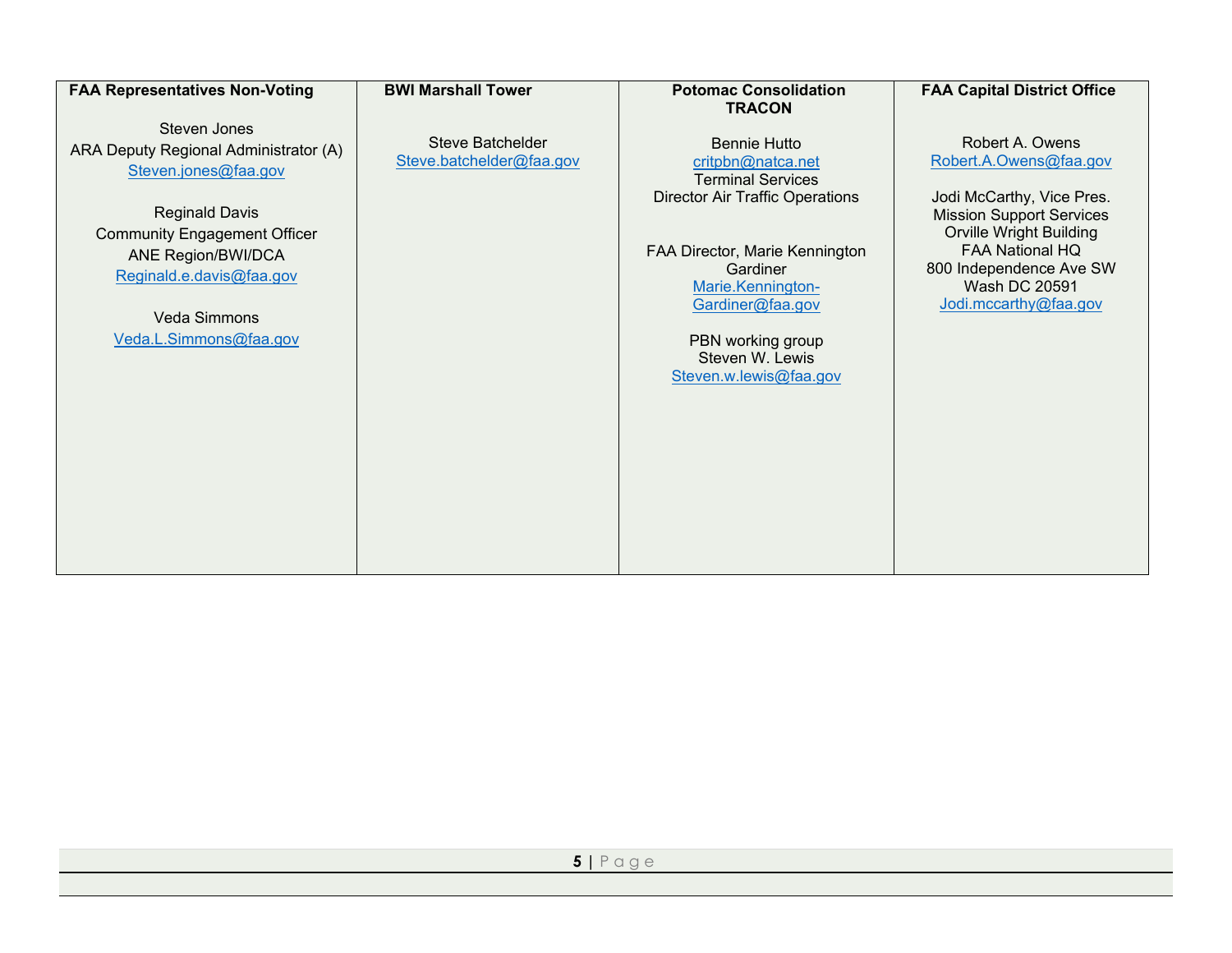| <b>Other Government Organizations</b>                     |                                                                                                                                                                                                                                                                                                                                                                                                                                                                                                                                                                                                                                                                      |  |  |
|-----------------------------------------------------------|----------------------------------------------------------------------------------------------------------------------------------------------------------------------------------------------------------------------------------------------------------------------------------------------------------------------------------------------------------------------------------------------------------------------------------------------------------------------------------------------------------------------------------------------------------------------------------------------------------------------------------------------------------------------|--|--|
| <b>MDOT MAA</b>                                           | <b>Maryland Department of Transportation</b><br><b>Maryland Aviation Administration</b><br>Paul L. Shank P.E., C.M., Chief Engineer<br>Planning & Engineering<br>pshank@bwiairport.com<br>Darline Terrell-Tyson<br>Director,<br>Office of Environmental Compliance and Sustainability<br>Dterrell-Tyson@bwiairport.com<br><b>Bruce Rineer</b><br>Manager, Noise Section<br>Office of Environmental Compliance and Sustainability<br>brineer@bwiairport.com<br>Karen Harrell<br>Administrator<br>Office of Environmental Compliance and Sustainability<br>kharrell@bwiairport.com<br>Royce Bassarab, AICP<br>Noise Program Manager / HNTB<br>kbassarab@bwiairport.com |  |  |
| <b>Office of Senator</b><br><b>Christopher Van Hollen</b> | <b>Brent Girard</b><br>Brent girard@vanhollen.senate.gov                                                                                                                                                                                                                                                                                                                                                                                                                                                                                                                                                                                                             |  |  |
| Congressman<br><b>Anthony G. Brown</b>                    | Adam Spangler<br>Adam.spangler@mail.house.gov                                                                                                                                                                                                                                                                                                                                                                                                                                                                                                                                                                                                                        |  |  |

| $6$   Page |  |
|------------|--|
|            |  |
|            |  |